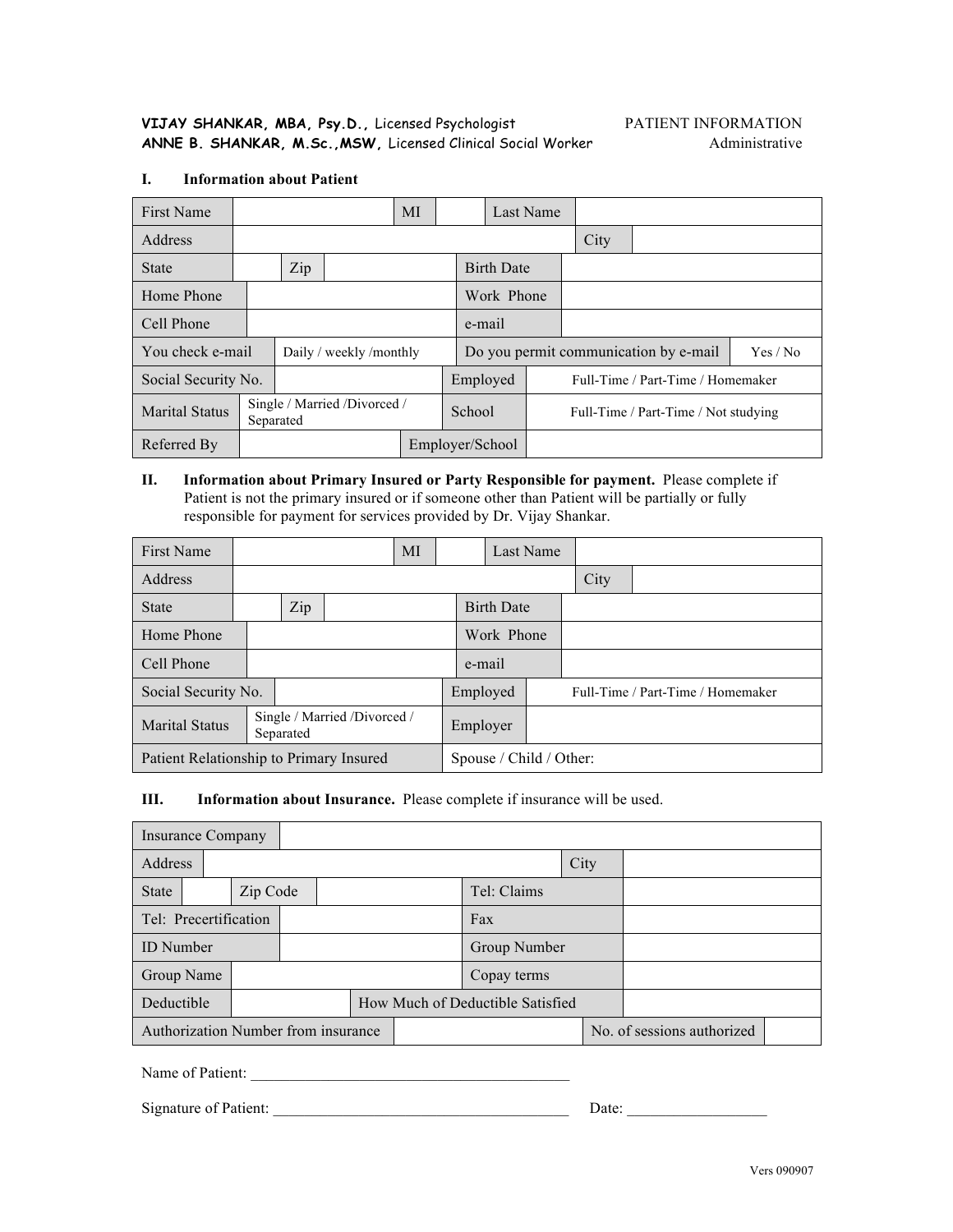## **CONSENT TO TREATMENT**

The purpose of this document is to inform you of your rights and responsibilities under the law. Should you have additional questions after reading this statement, or personal doubts, concerns, discomforts or questions of any sort, I strongly urge you to discuss them at any time. I fully believe that free and open communication between us in an atmosphere where you can feel safe is an important component of the psychotherapy experience.

### **COMMUNICATIONS:**

Since January 1, 2002, I have been a director of LifeQual LLC, a company dedicated to improving quality of living through health and wellness. Vijay is the co-owner as well as a Director of LifeQual LLC. In addition to the two of us, our staff will be bound by the terms of confidentiality outlined below.

## **PROTECTING YOUR CONFIDENTIALITY**:

Both Federal and State confidentiality laws protect the work in my office. What that means is that information about you will not be released to anyone without your written permission. However, there are exceptions and I would like to explain these to you so that you are clear about what they are:

- 1) It is legally required of me that I act so as to prevent physical harm to yourself or others when there is "clear and imminent" danger of that happening.
- 2) If I have reason to suspect that a client is the victim, the perpetrator, or the observer of neglect, or of physical, emotional or sexual abuse of children, disabled or the elderly, I will report this to the appropriate state agency, involving client and appropriate family members whenever possible.
- 3) In the case of a medical emergency, I may be forced to give medical and/or other information about you.
- 4) I may have to release your records when ordered to do so by court subpoena.
- 5) If your therapy is court ordered, or if I have been employed by an attorney or an agency to obtain information from you to provide an expert opinion, the patient/therapist confidentiality privilege does not apply.
- 6) When you raise the course of treatment or your mental state as an issue in a legal action, I can be forced to provide confidential information.
- 7) If you involve me in a conspiracy to commit a crime or to escape prosecution, confidentiality is not in effect.
- 8) When the primary patient is a minor, I expect the child's parents or legal guardian will respect the child's right to a confidential therapeutic relationship with me. I will divulge information to the parents or legal guardian against the child's wishes if required by law, or whenever I feel that failure to do so would not be in the child's best interests.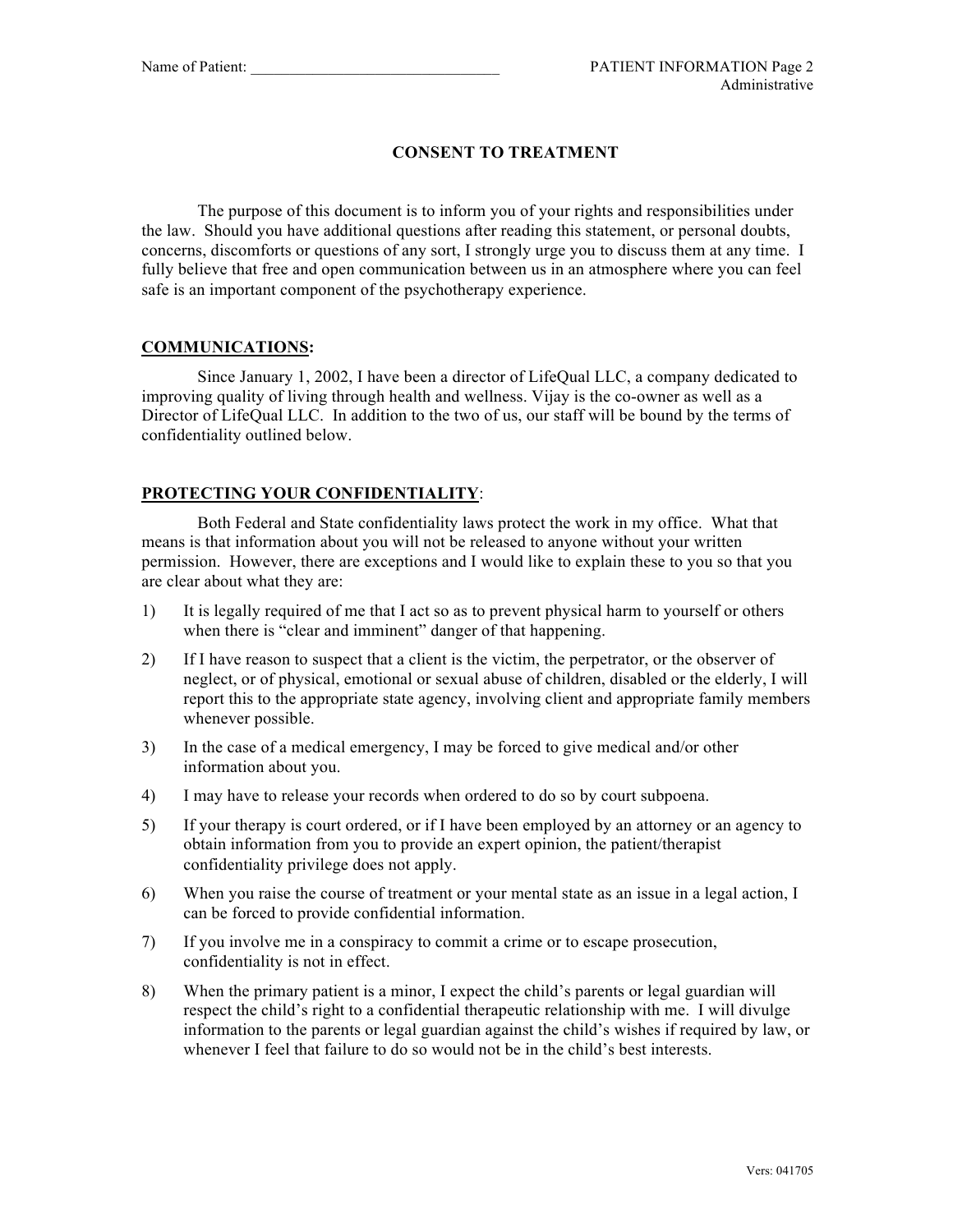You should also be aware that there are other situations in which clinical and administrative reasons necessitate the sharing of information with others. Please be assured that all those involved in such situations are bound by the same ethical and legal responsibilities to protect your confidentiality. These include:

- 1) If insurance carriers are making part or all of your payments, I may have to release clinical information regarding you to them as required for payment or review of your claim.
- 2) Those who work for me in an administrative capacity such as to type reports, manage files, mail invoices, interact with insurance companies, and so on, will have access to your records.
- 3) On occasion, in order to provide you with a high level of care, I may decide to consult other appropriate and qualified professionals. In such cases, information will be shared only either with your written consent or by suppressing all identifying information that is related to you.
- 4) In the event of my death or disability, your records will be turned over to another therapist and his or her staff. They will thus have access to your records.
- 5) In some cases, unpaid accounts may be turned over to a collection agency or attorney. This means that the collection agency or attorney will know that you are a client in my office. Fees, addresses, phone numbers and other administrative information may also be turned over to them.

Please also note that in any of the situations cited above a fax machine may be used to transmit information.

## **CLIENT'S RIGHTS:**

As a client, you have certain rights which include:

- 1) To expect that a licensee has met the minimal qualifications of training and experience required by state law;
- 2) To examine public records maintained by the Board which contain the credentials of a licensee;
- 3) To obtain a copy of the Code of Ethics;
- 4) To report complaints to the Board;
- 5) To be informed of the cost of professional services before receiving the services;
- 6) To privacy as defined by rule and law;
- 7) To be free from being the object of discrimination on the basis of race, religion, gender, or other unlawful category while receiving services.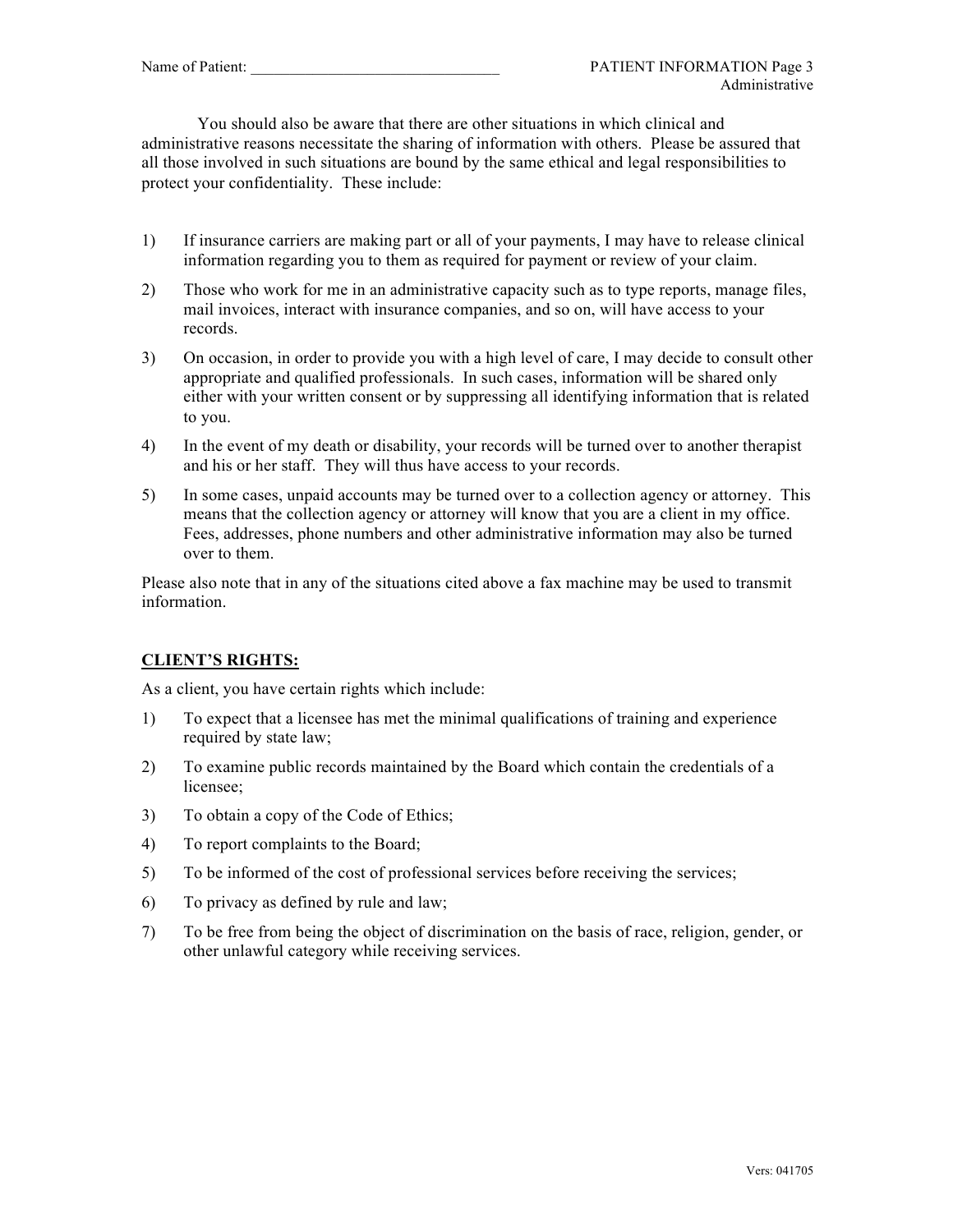### **RISKS AND BENEFITS OF PSYCHOTHERAPY:**

A number of factors play a role for successful outcome in psychotherapy. It is important for you to bear in mind that such success is not always possible or guaranteed. Likewise, you should know that there may be times when you feel worse rather than better. Usually this is because issues and feelings may surface that you may not have confronted before. I believe that it is useful to know this and may help you in your commitment to the psychotherapy process. The expectation from psychotherapy is that with both of us carrying out our respective roles to the fullest possible, conditions will be created for you to achieve the goals and objectives that prompted you to seek therapy.

**Successful therapy requires an acceptance of responsibility for the behavior, a commitment to change, and a positive working alliance between the client and the therapist. This further includes attending sessions regularly and promptly.**

#### **FEE AGREEMENT**

The per session fee for the initial assessment is **\$250.00.** Usually only one session is needed for the assessment. However, in more complex cases more sessions may be needed. The fee per therapy session thereafter is **\$180.00**. Sessions average 50 to 60 minutes in length.

- 1. If any assessment, evaluation or therapy session goes beyond 60 minutes, you will be charged a prorated amount for each 15-minute segment past the 60-minute time limit.
- 2. These same prorated fees will also be charged to you for time I spend on your behalf, either in person, by telephone, or in providing written information, while interacting with attorneys, school personnel, counselors and physicians, or by appearing at hearings, staffings, screenings, and so forth. If you have any questions about estimated costs or payment, please discuss them with me.

#### **PAYMENT FOR SESSION**:

- 1. Since the nature of psychotherapy is such, the end of the session may not be conducive to dealing with payments. So please make all payments at the beginning of the session.
- 2. If you are covered by insurance, we will bill your insurance company on your behalf and the amount due from you for each session will be limited to your share of the session fees.
- 3. Payments may be made by cash, check or credit card.

**Please note that it is your responsibility to obtain preauthorization from your insurance company for my services prior to the start of therapy. Failure to do so may result in the insurance company denying responsibility for payment for services provided.**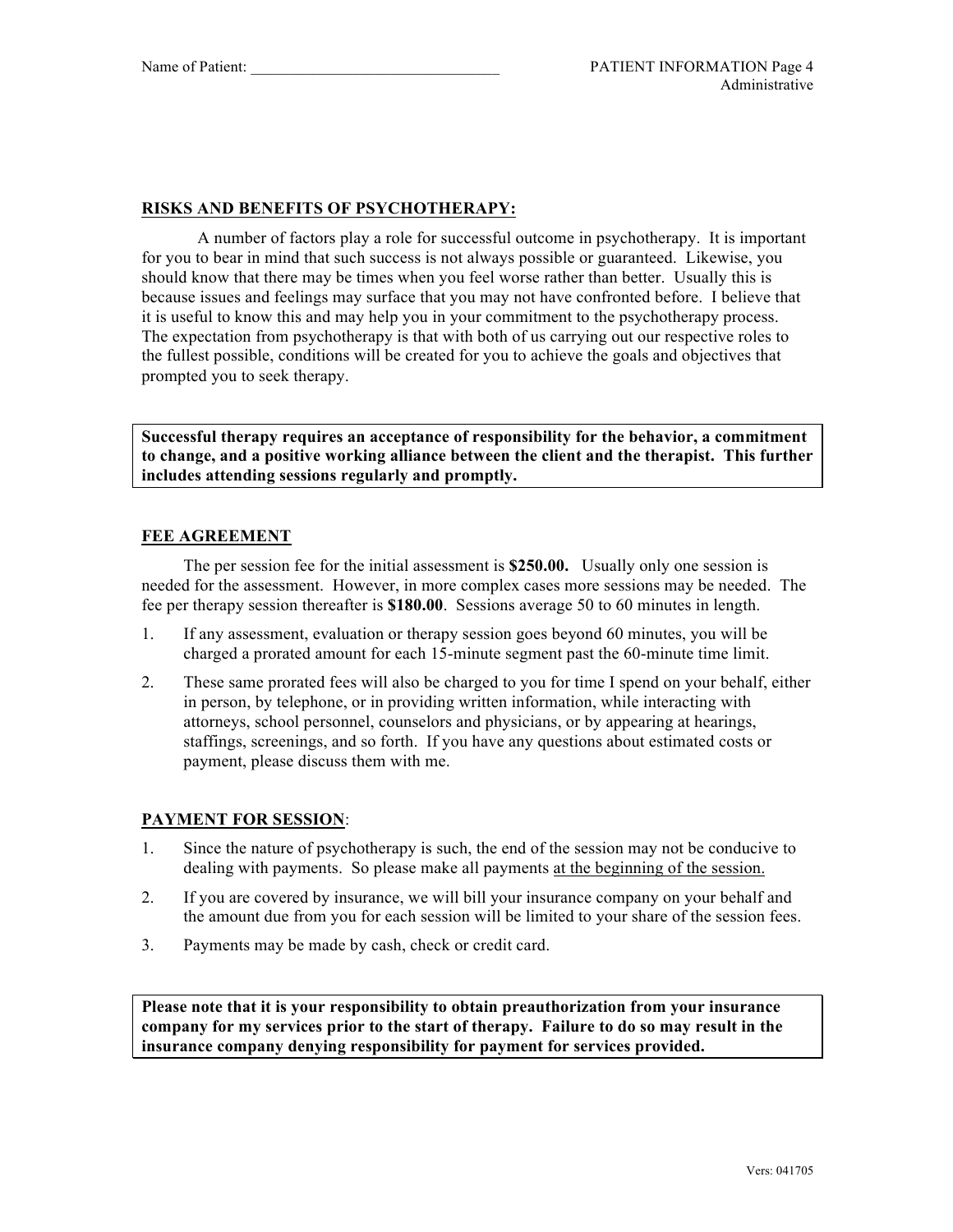## **BILLING STATEMENTS:**

- 1. If you have been paying your share of the payment at each session, then barring unforeseen adjustments that need to be made, there will be no personal balance due from you at the end of the month.
- 2. If you have opted to pay by credit card or have not been able to pay your share of the payment at the session, then the balance due from you will appear in your account as the "Client amount due". The term "Client amount due" is defined here to mean payments due from you or private parties (other than insurance companies) who have undertaken to be responsible to pay on your behalf. It does not extend to payments that are due from your insurance company for services provided to you but does extend to all other payments due from you including payment for materials bought from me, cancellation fees (please see below) etc.. The statement you receive will identify the "Client amount due".
- 3. Please note that, in extreme cases and despite our best efforts, if you do not pay as agreed, your account may be turned over to an attorney or a collection agency for collection and you will be held responsible for any legal or collection costs incurred.

## **CANCELATION POLICY:**

- 1. Please note that once a session has been scheduled, other patients' requests to be seen during that time will be denied. In that sense, it is a time slot that you have reserved that no one else will have access to. As a courtesy to those who may have wanted to come in to see me at that time, please try not to cancel any scheduled session.
- 2. If you must cancel, a 24 hour notice period is required and there will be a \$50.00 late cancellation fee charge. There will be no charge for cancellations given 24 hours in advance.
- 3. The fee of \$50.00 is charged for missed appointments not cancelled 24 hours before the scheduled start of your session unless the missed appointment can be rescheduled within the same week. The cancellation fee will be due from you as insurance companies will not pay for any cancelled session.
- 4. Please initial here if you understand and will abide by the above cancellation policy.

### **WEATHER OR OTHER EMERGENCIES:**

**1. In some cases I may have to cancel sessions because of weather conditions or other personal or clinic related emergencies. In such cases I will make every effort to alert you of the situation as much in advance as possible. However, in the case of obvious emergencies such as weather, you may want to call my office before leaving for your session to confirm your appointment.**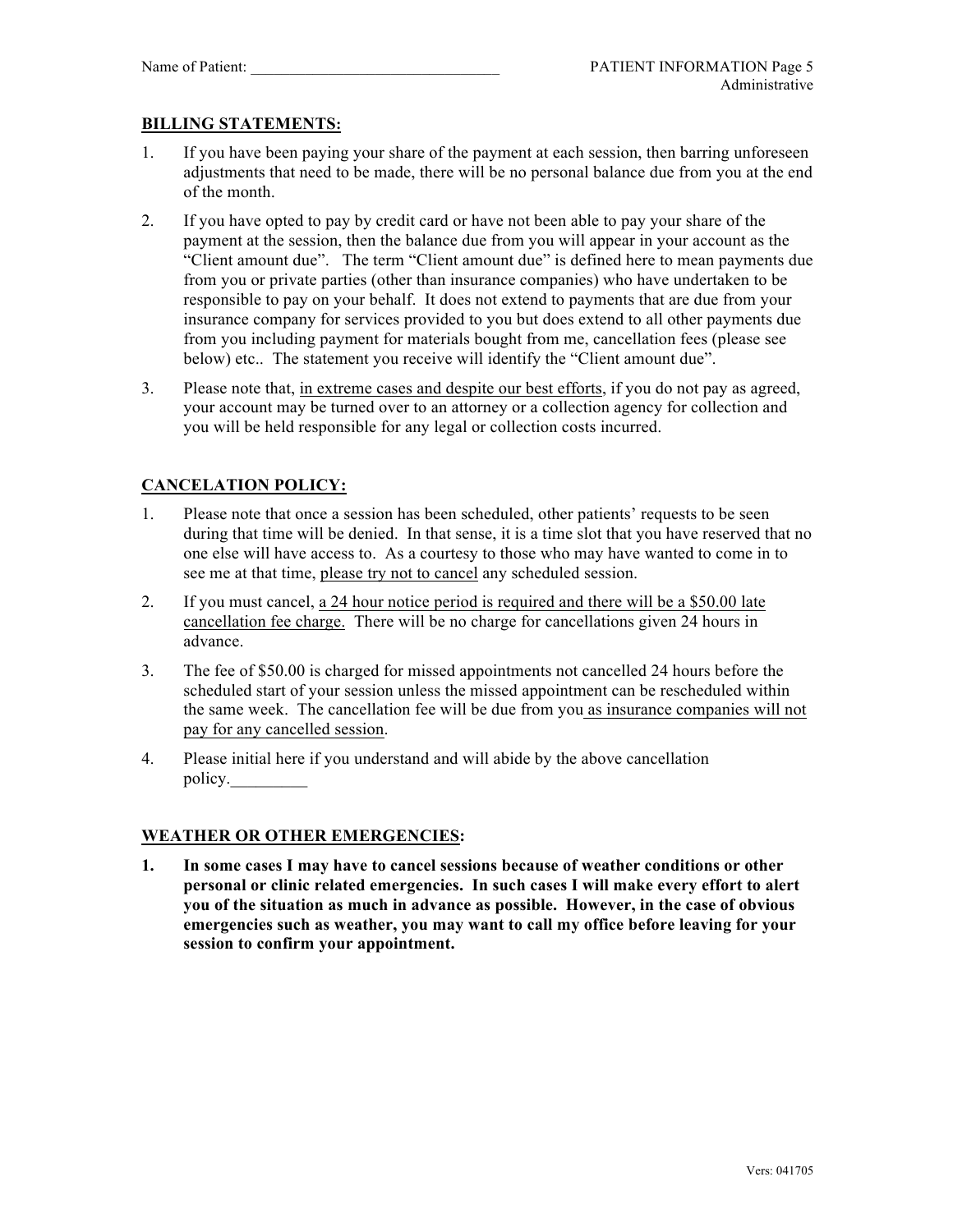### **CRISIS INTERVENTION PLAN**

A crisis is defined as suicidal and/or life-threatening behaviors or gestures, and/or putting others at risk of harm. If you believe you are at risk of self or other harm, please take the following steps to decrease the risk and intervene in a safe manner:

- 1. Call Anne Shankar's office at (503) 531 9355 or my cell at 503-358-2499.
- 2. If you do not hear back from Anne Shankar and believe that you are still at risk, please call:

| <b>Multnomah County:</b>             | (503) 988 -<br>4888 | <b>Washington County:</b>                | (503) 291 -<br>9111   |
|--------------------------------------|---------------------|------------------------------------------|-----------------------|
| <b>Clackamas County,</b><br>daytime: | (503) 655 -<br>8585 | <b>Clackamas County, after</b><br>hours: | (503) 655 -<br>8724   |
| <b>Vancouver, from Portland:</b>     | (360) 696 -<br>9560 | <b>Clark County:</b>                     | $(360)$ 737 -<br>1399 |

### **AGREEMENT**:

I have read and agree to abide by the provisions of the above policy statement. I agree that if I have any questions at any time I will discuss them with Anne Shankar. My signature below indicates my agreement to enter into a therapeutic relationship with Anne Shankar under the conditions specified and that if I fail to comply with these policies, she may discontinue providing psychological services.

Signature of patient Date Date of  $\Box$ 

Name and Signature of parent, guardian/legal representative if patient is a minor Date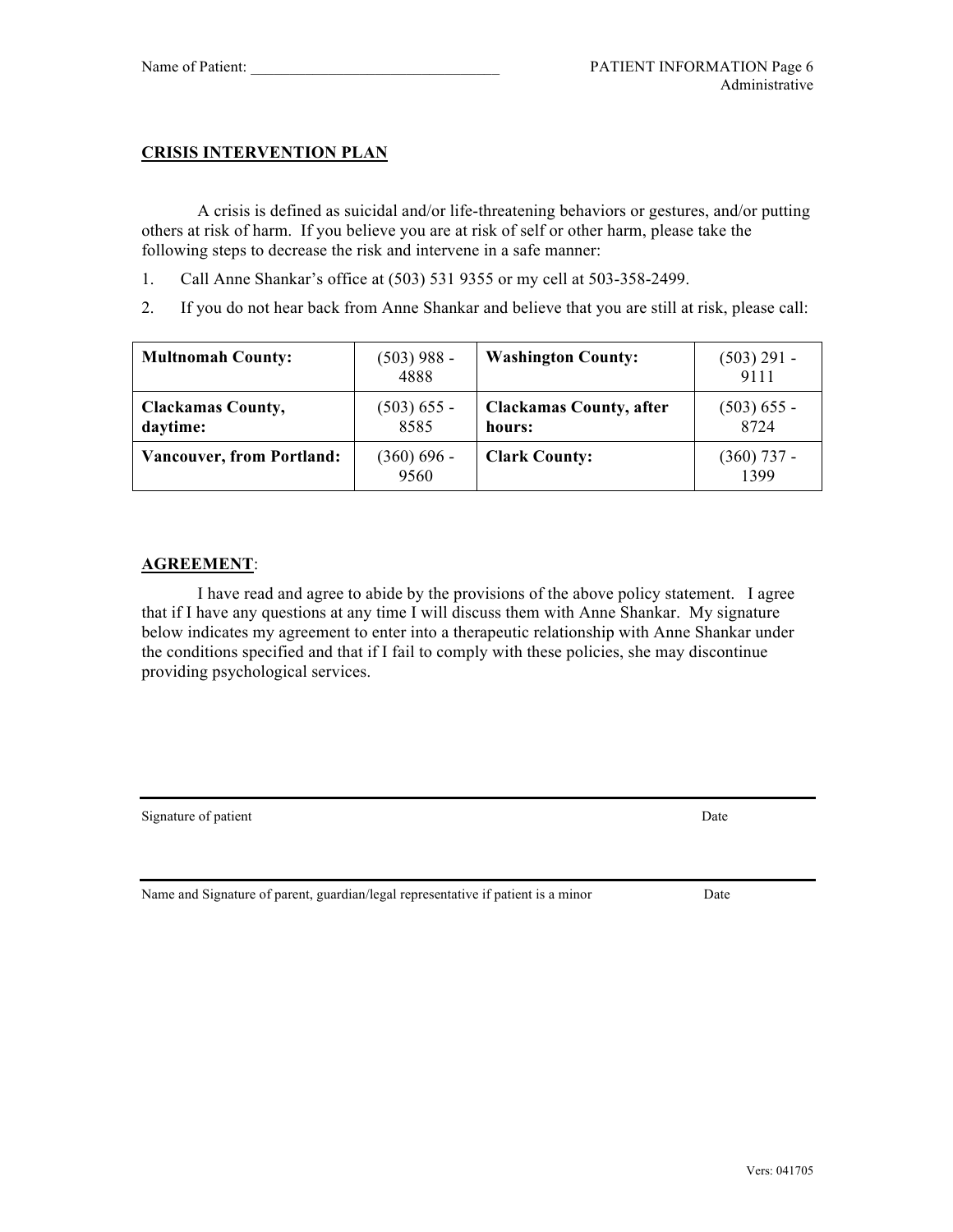| <b>Name of Patient:</b> | <b>Date:</b> |  |
|-------------------------|--------------|--|
|                         |              |  |

Thank you very much, in advance, for taking the time out to complete this questionnaire before coming into our initial session. It was designed to optimize the use of our time during the session. If you feel that you will not able to do justice to any of the questions stated below, please make a note of that and bring it to my attention during the session. I look forward to meeting you.

#### **I. Reasons for Seeking Therapy. Please estimate your distress on the following scale: 0: None 1-2: Mild 3-5 Moderate 6-8 Severe.**

| Sleep/appetite                                      |                         | Work issues   |  |         | Panic attacks  |         | Fear of flying, driving, claustrophobia,<br>heights, medical, contracting illness etc. |  |  |  |   |                |   |   |   |   |
|-----------------------------------------------------|-------------------------|---------------|--|---------|----------------|---------|----------------------------------------------------------------------------------------|--|--|--|---|----------------|---|---|---|---|
| Depression                                          |                         | Life issues   |  |         | Social anxiety |         | Excessive & uncontrollable worrying                                                    |  |  |  |   |                |   |   |   |   |
| Hopelessness                                        |                         | Sexual issues |  |         | Trauma         |         | Obsessions, compulsions, rituals                                                       |  |  |  |   |                |   |   |   |   |
| Mood swings                                         |                         | Grief/Loss    |  |         | Anger          |         | Relationship, marital, premarital                                                      |  |  |  |   |                |   |   |   |   |
|                                                     | Other (Please specify): |               |  |         |                |         |                                                                                        |  |  |  |   |                |   |   |   |   |
|                                                     |                         |               |  |         |                |         | Work/school                                                                            |  |  |  |   |                |   |   |   |   |
| How much has the above affected your functioning in |                         |               |  |         |                |         | Marriage:                                                                              |  |  |  |   | $\overline{4}$ |   | 6 |   | 8 |
| various areas on the following scale:               |                         |               |  |         |                | Social: |                                                                                        |  |  |  | 4 |                | 6 |   | 8 |   |
| 0: none $1-2$ mild $3-5$ : Moderate<br>$6-8$ Severe |                         |               |  | Health: |                |         |                                                                                        |  |  |  |   |                | 8 |   |   |   |
|                                                     |                         |               |  |         |                |         | Happiness:                                                                             |  |  |  |   |                |   |   |   |   |

**II. Anxiety and Depression History:** Please list all significant episodes from **childhood on**. If therapy was received please indicate with a **"T"**; if medications were prescribed please indicate with an **"M"**; if hospitalized please indicate with an **"H"**

|              | <b>ANXIETY</b> |                                 | <b>DEPRESSION</b> |            |                                 |  |
|--------------|----------------|---------------------------------|-------------------|------------|---------------------------------|--|
| Date Started | Date Ended     | Therapy/Meds<br>Hospitalization | Date Started      | Date Ended | Therapy/Meds<br>Hospitalization |  |
|              |                | T / M / H                       |                   |            | T / M / H                       |  |
|              |                | T / M / H                       |                   |            | T / M / H                       |  |
|              |                | T / M / H                       |                   |            | T / M / H                       |  |
|              |                | T / M / H                       |                   |            | ′ M / H<br>T/                   |  |
|              |                | T / M / H                       |                   |            | $^{\prime}$ M / H<br>T/         |  |
|              |                | M/H                             |                   |            |                                 |  |

#### **III. Past and Current Psychotherapy in Chronological Order**

|                   | Therapist 1 | Therapist 2 | Therapist 3 |
|-------------------|-------------|-------------|-------------|
| Name              |             |             |             |
| Date Started      |             |             |             |
| Date Stopped      |             |             |             |
| Reason Started    |             |             |             |
| Reason<br>Stopped |             |             |             |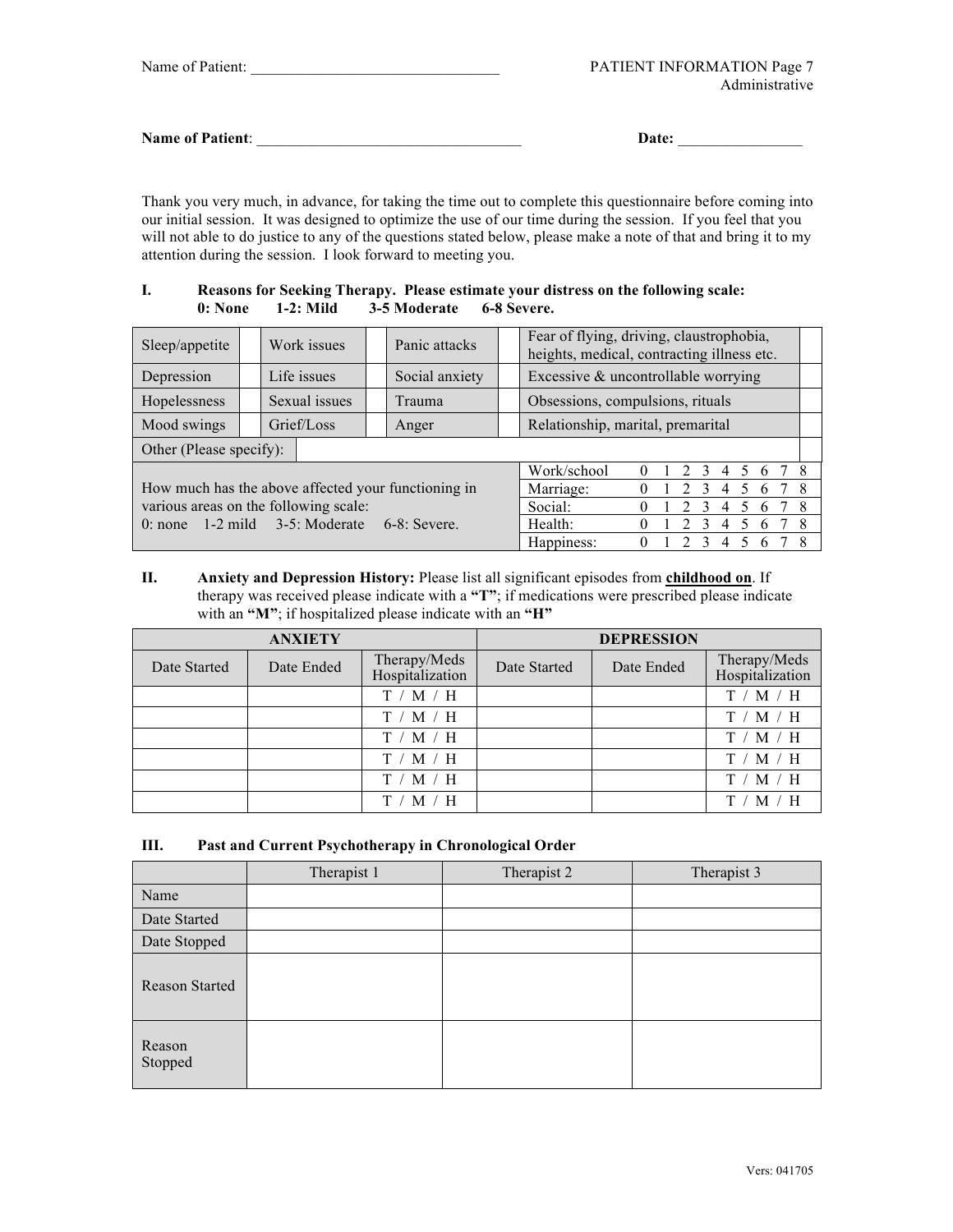|           | Physician 1                                                   | Physician 2 | Physician 3 |
|-----------|---------------------------------------------------------------|-------------|-------------|
| Name      |                                                               |             |             |
| Address   |                                                               |             |             |
| Tel       |                                                               |             |             |
| Fax       |                                                               |             |             |
| Title     |                                                               |             |             |
| Specialty |                                                               |             |             |
|           | Who is your Primary Care Physician:                           |             |             |
|           | Who is prescribing your medications:                          |             |             |
|           | Would you permit us to coordinate care with above physicians: |             | Yes / No    |

## **IV. Medical Information:** Physicians

## **V. Medical Information:** Medical Condition

| Date of Last Physical                                                        |                                                                               | Summary of Results |  |  |  |  |  |
|------------------------------------------------------------------------------|-------------------------------------------------------------------------------|--------------------|--|--|--|--|--|
| <b>Medical Conditions</b>                                                    | None, Inner ear problems, mitro valve prolapse, hyperthyroidism, hypoglycemia |                    |  |  |  |  |  |
| Other:                                                                       |                                                                               |                    |  |  |  |  |  |
| Please describe any allergies to any environmental allergens or medications: |                                                                               |                    |  |  |  |  |  |
|                                                                              |                                                                               |                    |  |  |  |  |  |
|                                                                              |                                                                               |                    |  |  |  |  |  |

### **VI. Medications** (Please **chronologically** list mental health related medications, **current and past**)

| Medications | Dosage | Purpose | Date Started<br>Date Ended |  | Reason Stopped |  |
|-------------|--------|---------|----------------------------|--|----------------|--|
|             |        |         |                            |  |                |  |
|             |        |         |                            |  |                |  |
|             |        |         |                            |  |                |  |
|             |        |         |                            |  |                |  |
|             |        |         |                            |  |                |  |
|             |        |         |                            |  |                |  |

#### **VII. Life History:**

| What would best describe your<br>childhood (ages $0-12$ )? |  |
|------------------------------------------------------------|--|
| What would best describe your<br>adolescence (ages 12-19)? |  |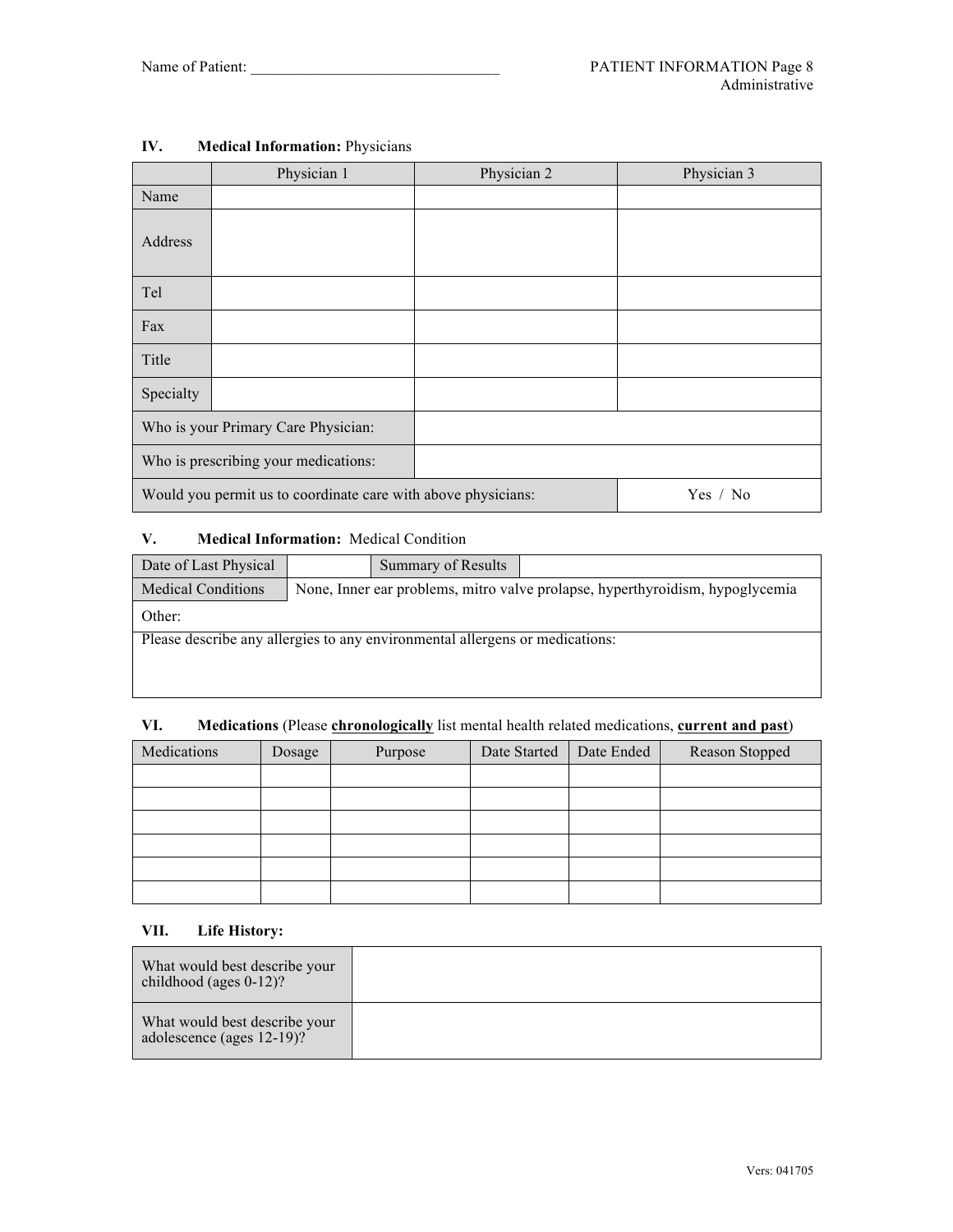Please reflect back and recollect the events that you consider significant that have happened in your life so far. Please go back as far as you can remember and be sure to include both positive and negative events. Then list them in the table below in chronological order. If further space is needed please add.

| <b>Started</b><br>Ended<br>ate Age |     | <b>Description of Event.</b> |  |  |  |  |
|------------------------------------|-----|------------------------------|--|--|--|--|
| Date                               | Age | Date                         |  |  |  |  |
|                                    |     |                              |  |  |  |  |
|                                    |     |                              |  |  |  |  |
|                                    |     |                              |  |  |  |  |
|                                    |     |                              |  |  |  |  |
|                                    |     |                              |  |  |  |  |
|                                    |     |                              |  |  |  |  |
|                                    |     |                              |  |  |  |  |
|                                    |     |                              |  |  |  |  |
|                                    |     |                              |  |  |  |  |
|                                    |     |                              |  |  |  |  |
|                                    |     |                              |  |  |  |  |
|                                    |     |                              |  |  |  |  |
|                                    |     |                              |  |  |  |  |
|                                    |     |                              |  |  |  |  |
|                                    |     |                              |  |  |  |  |
|                                    |     |                              |  |  |  |  |
|                                    |     |                              |  |  |  |  |
|                                    |     |                              |  |  |  |  |
|                                    |     |                              |  |  |  |  |
|                                    |     |                              |  |  |  |  |
|                                    |     |                              |  |  |  |  |
|                                    |     |                              |  |  |  |  |
|                                    |     |                              |  |  |  |  |
|                                    |     |                              |  |  |  |  |
|                                    |     |                              |  |  |  |  |
|                                    |     |                              |  |  |  |  |
|                                    |     |                              |  |  |  |  |
|                                    |     |                              |  |  |  |  |
|                                    |     |                              |  |  |  |  |
|                                    |     |                              |  |  |  |  |
|                                    |     |                              |  |  |  |  |
|                                    |     |                              |  |  |  |  |
|                                    |     |                              |  |  |  |  |
|                                    |     |                              |  |  |  |  |
|                                    |     |                              |  |  |  |  |
|                                    |     |                              |  |  |  |  |
|                                    |     |                              |  |  |  |  |
|                                    |     |                              |  |  |  |  |
|                                    |     |                              |  |  |  |  |
|                                    |     |                              |  |  |  |  |
|                                    |     |                              |  |  |  |  |
|                                    |     |                              |  |  |  |  |
|                                    |     |                              |  |  |  |  |
|                                    |     |                              |  |  |  |  |
|                                    |     |                              |  |  |  |  |
|                                    |     |                              |  |  |  |  |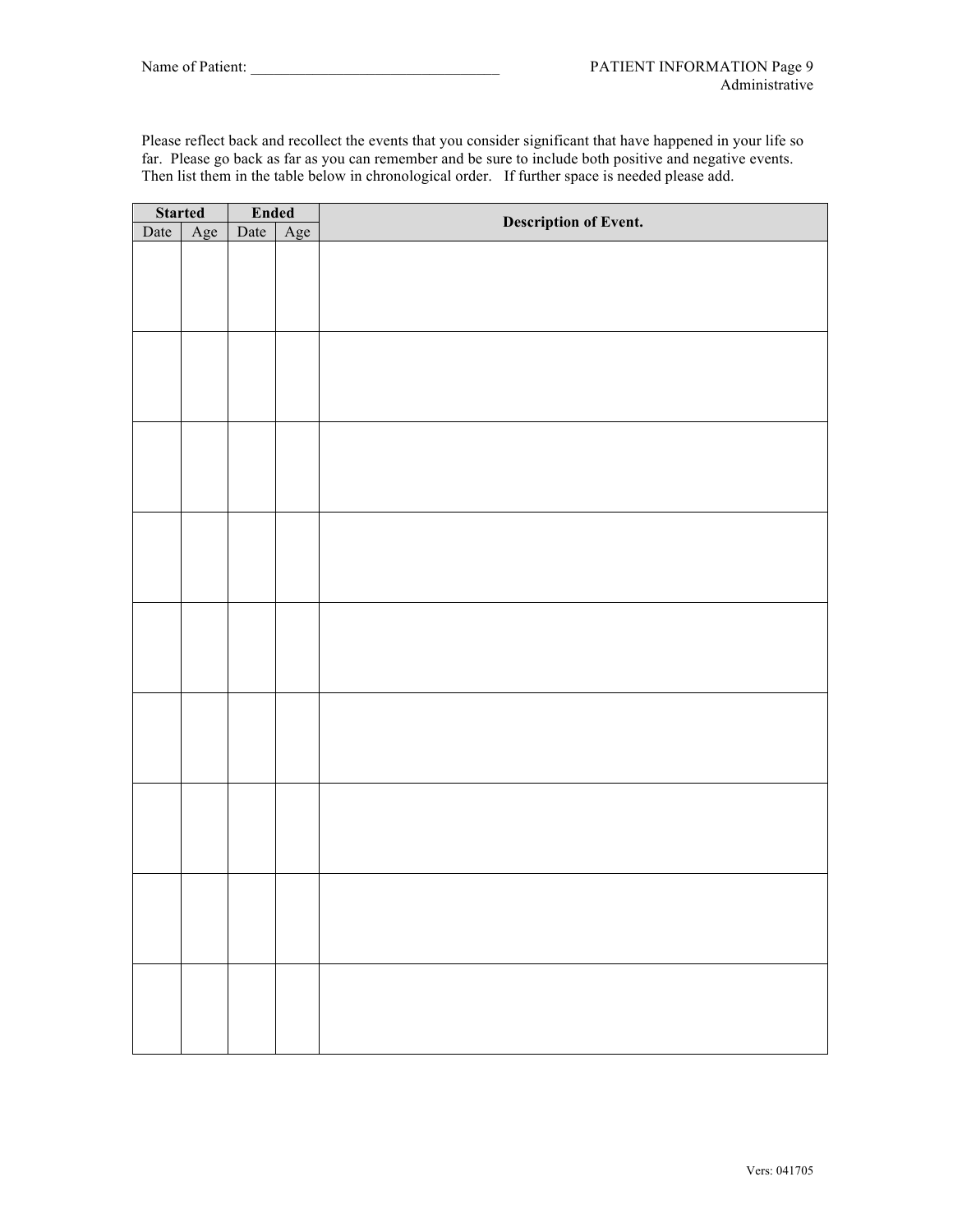# **VIII. Family History:**

| <b>Your Marital History</b>                                                  |                                                                                                                                                                                                                   |  |  |  |  |  |  |
|------------------------------------------------------------------------------|-------------------------------------------------------------------------------------------------------------------------------------------------------------------------------------------------------------------|--|--|--|--|--|--|
|                                                                              | Please state the year you met your spouse and the                                                                                                                                                                 |  |  |  |  |  |  |
| year you were married.                                                       |                                                                                                                                                                                                                   |  |  |  |  |  |  |
| If you are currently                                                         | Year you met your spouse                                                                                                                                                                                          |  |  |  |  |  |  |
| married                                                                      | Year you were married                                                                                                                                                                                             |  |  |  |  |  |  |
|                                                                              | Children and their ages                                                                                                                                                                                           |  |  |  |  |  |  |
| Please describe briefly how you would<br>characterize your current marriage. |                                                                                                                                                                                                                   |  |  |  |  |  |  |
|                                                                              | If your current marriage is not your first marriage<br>for each of your prior marriages please state the<br>year you were married, the year the marriage ended,<br>and the number of children from that marriage. |  |  |  |  |  |  |

| <b>Your Parents</b>                                 |       | Mother                                                               | Father |
|-----------------------------------------------------|-------|----------------------------------------------------------------------|--------|
| Current age if alive                                |       |                                                                      |        |
| If deceased, what was                               | Age   |                                                                      |        |
| the age, year, and                                  | Year  |                                                                      |        |
| cause of death?                                     | Cause |                                                                      |        |
| <b>Mental health conditions</b>                     |       |                                                                      |        |
| during lifetime: Please indicate                    |       |                                                                      |        |
| any history of depression,                          |       |                                                                      |        |
| anxiety, alcohol abuse or other                     |       |                                                                      |        |
| drug abuse or psychosis.                            |       |                                                                      |        |
| <b>Physical conditions: Please</b>                  |       |                                                                      |        |
| indicate any significant chronic or                 |       |                                                                      |        |
| current physical condition.                         |       |                                                                      |        |
|                                                     |       |                                                                      |        |
| Your parent's siblings: Please                      |       |                                                                      |        |
| mention the number of siblings                      |       |                                                                      |        |
| and any significant mental or                       |       |                                                                      |        |
| physical condition. If deceased,                    |       |                                                                      |        |
| please also mention year and                        |       |                                                                      |        |
| cause of death and year of death.                   |       |                                                                      |        |
|                                                     |       |                                                                      |        |
|                                                     |       | If your parents are still together how long have they been married?  |        |
|                                                     |       | If your parents are not currently together, which year and after how |        |
| many years of marriage was the marriage terminated? |       |                                                                      |        |
| How old were you then?                              |       |                                                                      |        |
| How would you describe your                         |       |                                                                      |        |
| parent's marriage?                                  |       |                                                                      |        |
|                                                     |       |                                                                      |        |
|                                                     |       |                                                                      |        |
|                                                     |       |                                                                      |        |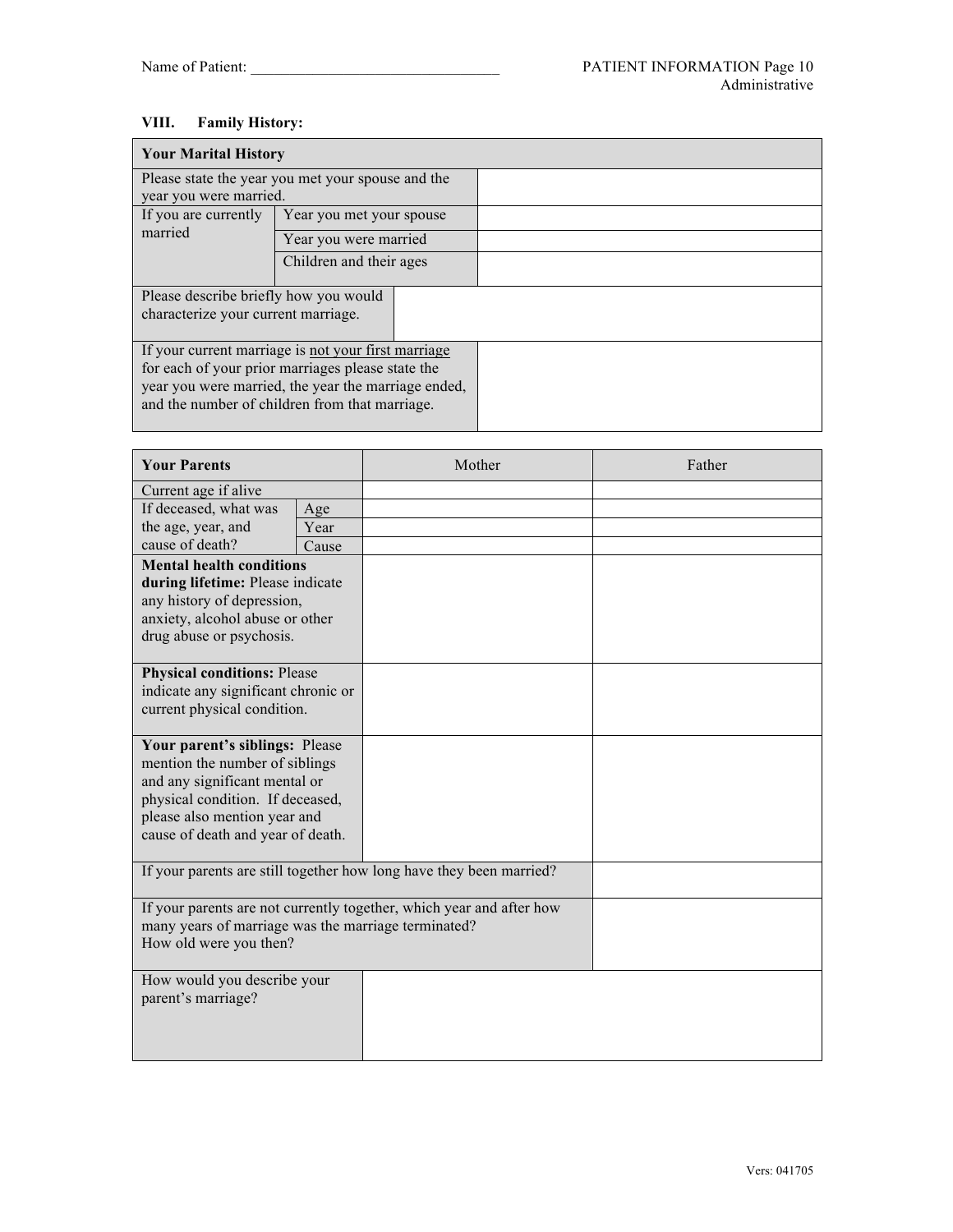| <b>Your Siblings</b>                                                                                                                                             |       | Sibling 1 (oldest) | Sibling 2 |
|------------------------------------------------------------------------------------------------------------------------------------------------------------------|-------|--------------------|-----------|
| Gender                                                                                                                                                           |       |                    |           |
| Current age if alive                                                                                                                                             |       |                    |           |
| If deceased, what was                                                                                                                                            | Age   |                    |           |
| the age, year, and                                                                                                                                               | Year  |                    |           |
| cause of death?                                                                                                                                                  | Cause |                    |           |
| <b>Mental health conditions</b><br>during lifetime: Please indicate<br>any history of depression,<br>anxiety, alcohol abuse or other<br>drug abuse or psychosis. |       |                    |           |
| <b>Physical conditions: Please</b><br>indicate any significant chronic or<br>current physical condition.                                                         |       |                    |           |

| <b>Your Siblings (continued)</b>                                                                                                                                        |       | Sibling 3 | Sibling 4 |
|-------------------------------------------------------------------------------------------------------------------------------------------------------------------------|-------|-----------|-----------|
| Gender                                                                                                                                                                  |       |           |           |
| Current age if alive                                                                                                                                                    |       |           |           |
| If deceased, what was                                                                                                                                                   | Age   |           |           |
| the age, year, and                                                                                                                                                      | Year  |           |           |
| cause of death?                                                                                                                                                         | Cause |           |           |
| <b>Mental health conditions</b><br><b>during lifetime:</b> Please indicate<br>any history of depression,<br>anxiety, alcohol abuse or other<br>drug abuse or psychosis. |       |           |           |
| <b>Physical conditions: Please</b><br>indicate any significant chronic or<br>current physical condition.                                                                |       |           |           |

| <b>Your Mother's Parents</b>        |       | Mother | Father |
|-------------------------------------|-------|--------|--------|
| Current age if alive                |       |        |        |
| If deceased, what was               | Age   |        |        |
| the age, year, and                  | Year  |        |        |
| cause of death?                     | Cause |        |        |
| <b>Mental health conditions</b>     |       |        |        |
| during lifetime: Please indicate    |       |        |        |
| any history of depression,          |       |        |        |
| anxiety, alcohol abuse or other     |       |        |        |
| drug abuse or psychosis.            |       |        |        |
| <b>Physical conditions: Please</b>  |       |        |        |
| indicate any significant chronic or |       |        |        |
| current physical condition.         |       |        |        |
|                                     |       |        |        |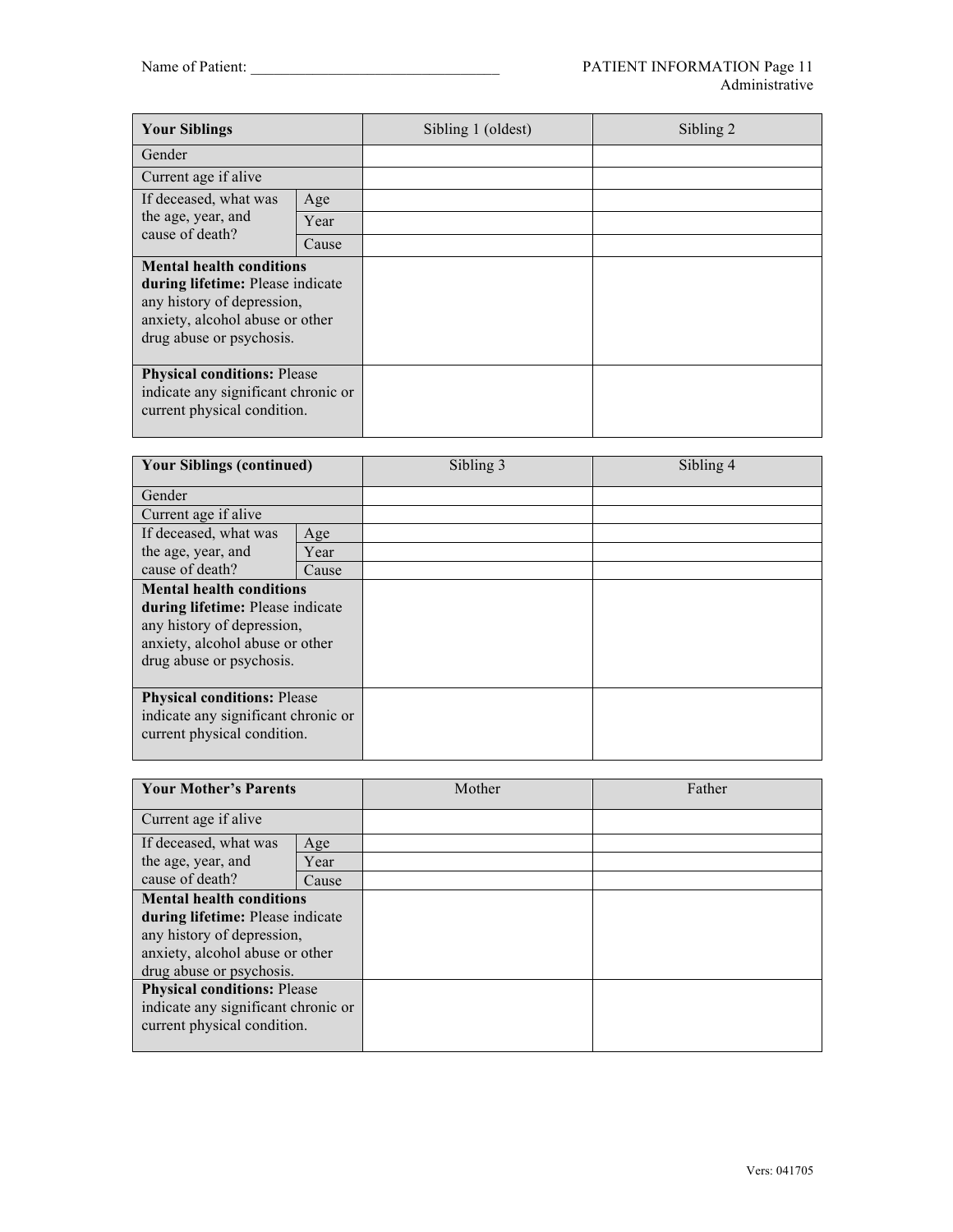| <b>Your Father's Parents</b>                                                                                                                                     |       | Mother | Father |
|------------------------------------------------------------------------------------------------------------------------------------------------------------------|-------|--------|--------|
| Current Age                                                                                                                                                      |       |        |        |
| If deceased, what was                                                                                                                                            | Age   |        |        |
| the age, year, and                                                                                                                                               | Year  |        |        |
| cause of death?                                                                                                                                                  | Cause |        |        |
| <b>Mental health conditions</b><br>during lifetime: Please indicate<br>any history of depression,<br>anxiety, alcohol abuse or other<br>drug abuse or psychosis. |       |        |        |
| <b>Physical conditions: Please</b><br>indicate any significant chronic or<br>current physical condition.                                                         |       |        |        |

#### **IX. If stress in any of the following domains is contributing significantly to the reasons you are seeking therapy, please rate the level of stress on a scale of zero to 10 with 10 being maximum stress. Please also briefly summarize the stressor.**

| Domain                                    | Rating<br>$(1 - 10)$ | Brief description of the stressor |
|-------------------------------------------|----------------------|-----------------------------------|
| <b>Loss of loved</b><br>one               |                      |                                   |
| Work/School                               |                      |                                   |
| Social                                    |                      |                                   |
| <b>Finances</b>                           |                      |                                   |
| <b>Legal matters</b>                      |                      |                                   |
| Own health                                |                      |                                   |
| <b>Health of</b><br>significant<br>others |                      |                                   |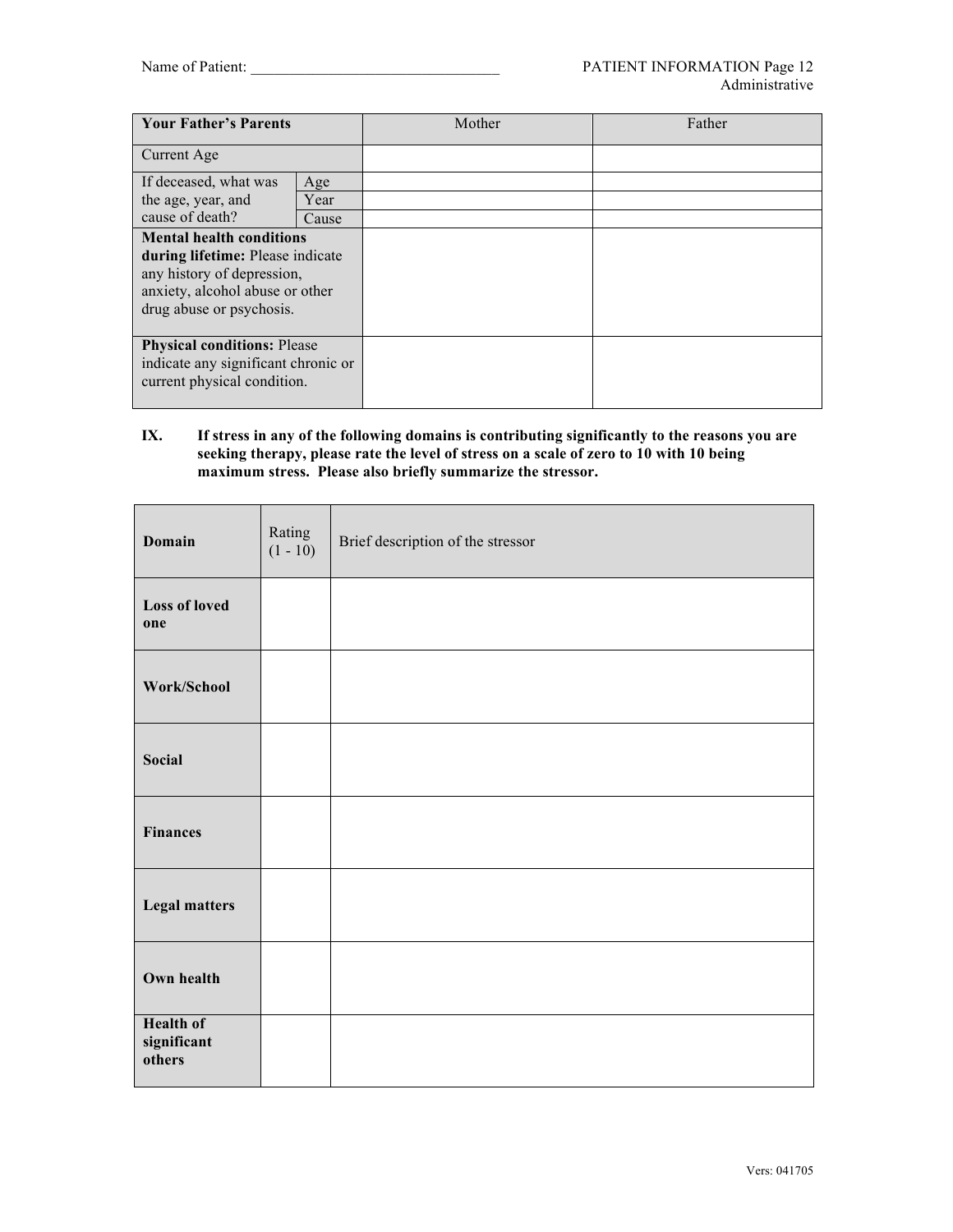### **X. Person to Contact in an Emergency**

| First Name                                                        |      |     |  | MI         |  | Last Name  |  |  |  |
|-------------------------------------------------------------------|------|-----|--|------------|--|------------|--|--|--|
| Address                                                           | City |     |  |            |  |            |  |  |  |
| State                                                             |      | Zip |  |            |  | Home Phone |  |  |  |
| Work Phone                                                        |      |     |  | Cell Phone |  | e-mail     |  |  |  |
| Patient Relationship to Contact Person<br>Spouse / Child / Other: |      |     |  |            |  |            |  |  |  |

#### XI. Please summarize the circumstances that led you to decide to seek therapy? .

| XII. | What are the three outcomes that you would like to achieve by the end of therapy? |
|------|-----------------------------------------------------------------------------------|
|      |                                                                                   |
|      |                                                                                   |
|      |                                                                                   |

#### **XIII. Release of Information and Assignment of Benefits**

- 1) We hereby assign to LifeQual LLC all benefits for services provided by the service providers at LifeQual LLC.
- 2) We understand that it is our responsibility to contact our insurance company in a timely manner to obtain all authorizations necessary and to ensure payment of claims to LifeQual LLC.
- 3) We understand that we are financially responsible for all charges not paid by insurance.
- 4) We understand that we are fully responsible for payment of the Cancellation Fees as agreed in the CONSENT TO TREATMENT.
- 5) We hereby authorize LifeQual LLC to release any information necessary to secure payment. We understand that our failure to pay will result in referral of the patient's account to a collection agency.

| Signature of Patient:                                    |            | Date: |
|----------------------------------------------------------|------------|-------|
| Party responsible for payment if different from patient: |            |       |
| Full Name:                                               | Signature: | Date: |

#### **THANK YOU FOR YOUR PATIENCE AND EFFORT. WE LOOK FORWARD TO SEEING YOU.**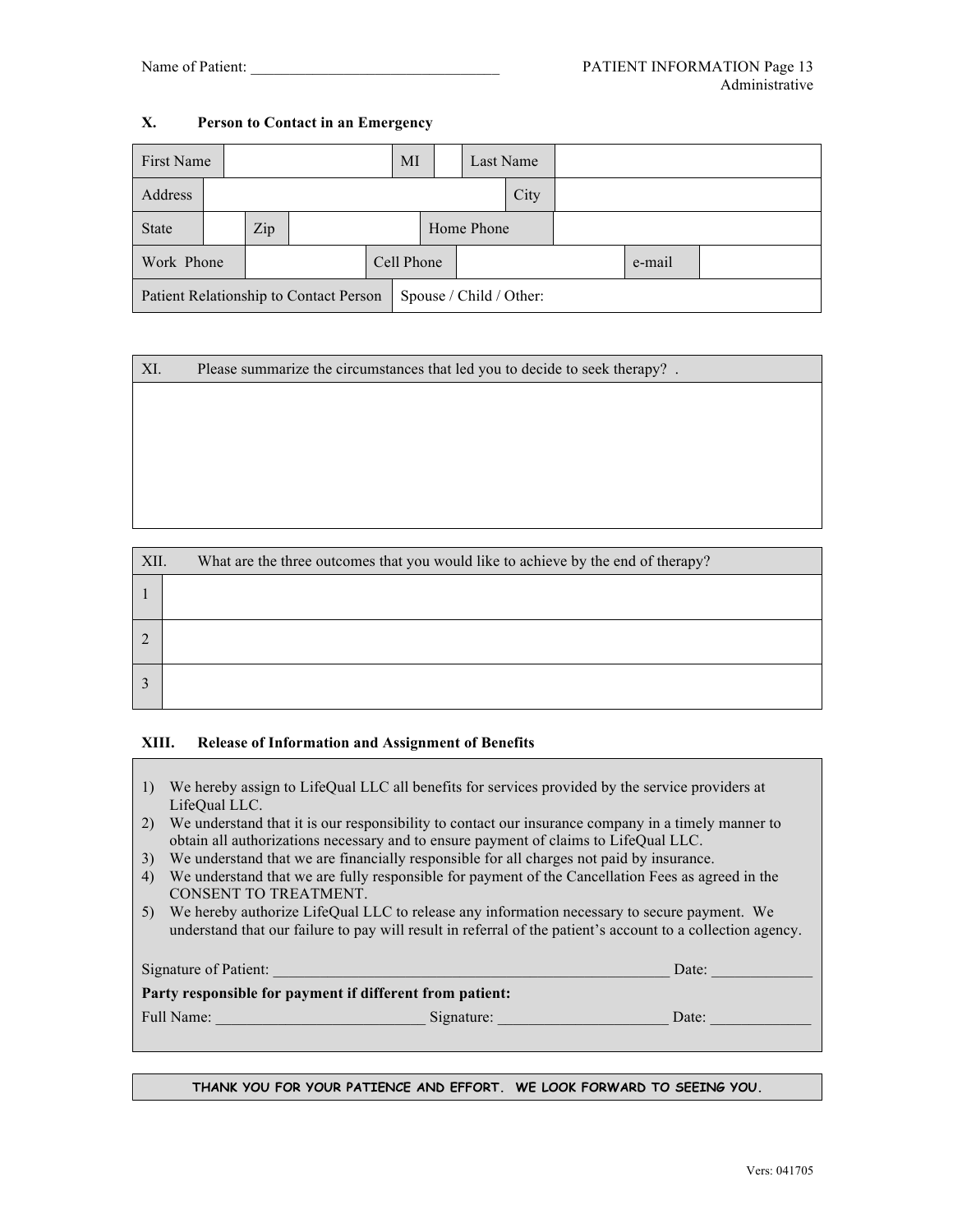### **Authorization to Exchange Information**

I authorize LifeQual LLC to exchange information regarding \_\_\_\_\_\_\_\_\_\_\_\_\_\_\_\_\_\_\_\_\_ Patient's Name with  $\Box$ Name of Individual/Institution that you are giving LifeQual LLC authorization to talk to Their Address Their Phone Number The information to be exchanged includes \_\_\_\_\_\_\_Current Progress Records \_\_\_\_\_\_\_Medical Records **Results of Educational Testing Example 3** Results of Psychological Testing \_\_\_\_\_\_\_Treatment Records Including Treatment Plan Other  $\Box$ Please specify

I may revoke this consent at any time. Unless expressly revoked earlier, this consent will expire one year from the date of signing, or, upon termination of therapy by the joint consent of the service provider treating the patient at LifeQual LLC and the patient, if that occurs later.

| Signature of patient                                                                     |      | Date         |     |
|------------------------------------------------------------------------------------------|------|--------------|-----|
| Signature of parent, guardian or legal representative if patient is a minor (circle one) |      | Date         |     |
| Client's Address                                                                         | City | <b>State</b> | Zip |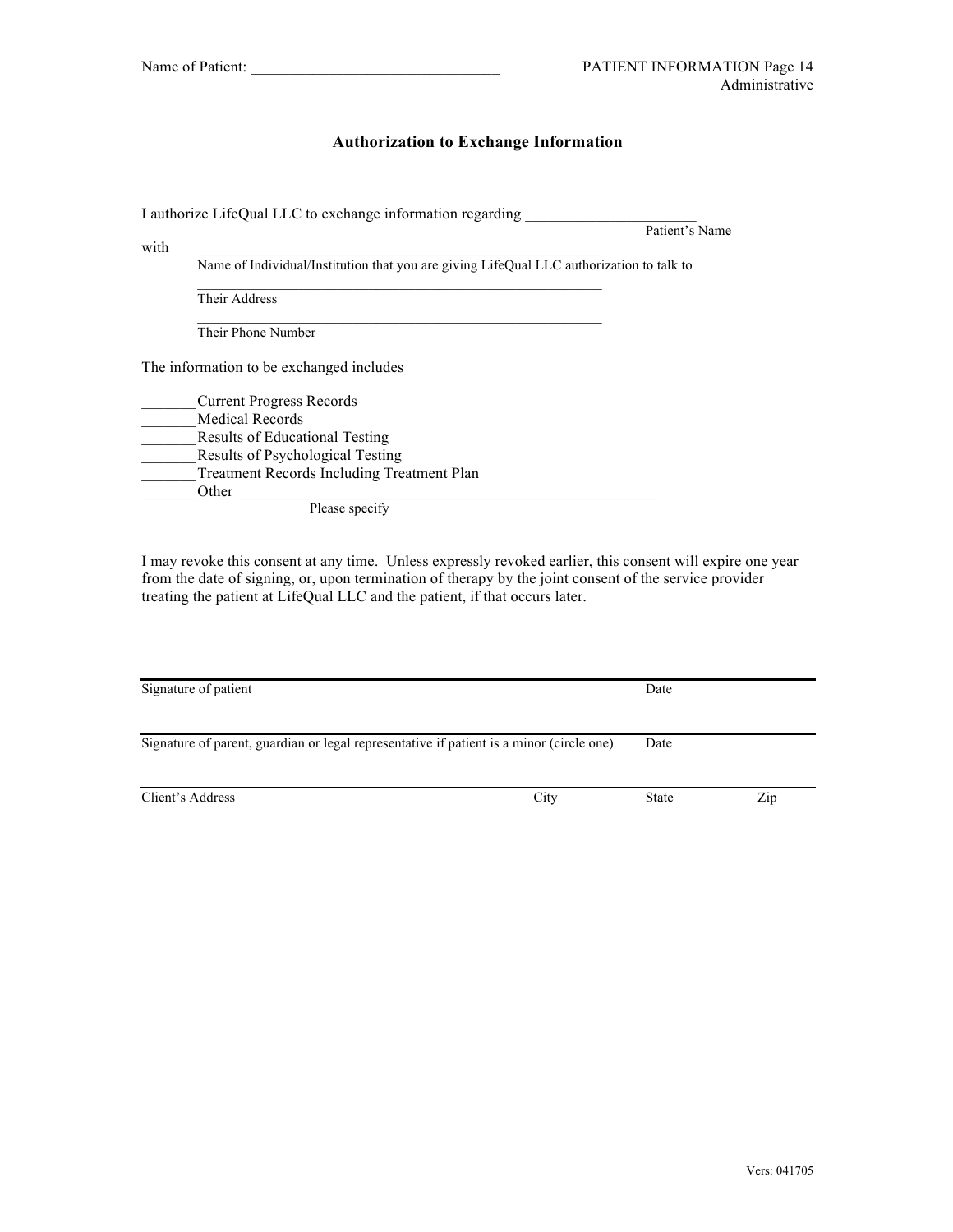## **Consent To Use And Disclose Your Health Information**

| This form is an agreement between you,                                                | and |
|---------------------------------------------------------------------------------------|-----|
| LifeQual LLC. When we use the word "you" below, it will mean your child, relative, or |     |
| other person if you have written his or her name here                                 |     |

When we examine, diagnose, treat or refer you, we will be collecting what the law calls Protected Health Information (PHI) about you. We need to use this information to decide on what treatment is best for you and to provide treatment to you. We may also share this information with others who provide treatment to you or need it to arrange payment for your treatment or for other business or government functions.

By signing this form you are agreeing to let us use your information here and send it to others. The Notice of Privacy Practices explains in more detail your rights and how we can use and share your information. Please read this before you sign this Consent form.

If you do not sign this consent form agreeing to what is in our Notice of Privacy Practices, we cannot treat you.

In the future we may change how we use and share your information and so may change our Notice of Privacy Practices. If we do change it, you can get a copy from us.

If you are concerned about some of your information, you have the right to ask us to not use or share some of your information for treatment, payment or administrative purposes. You will have to tell us what you want in writing. Although we will try to respect your wishes, we are not required to agree to these limitations. However, if we do agree, we promise to comply with your wish.

After you have signed this consent, you have the right to revoke it (by writing a letter telling us you no longer consent) and we will comply with your wishes about using or sharing your information from that time on but we may already have used or shared some of your information and cannot change that.

By signing below you confirm that you have received a copy of both, the short version of the NPP as well as a copy of the longer version. The effective date of both versions is April 14, 2003.

Signature of patient or his or her personal representative Theorem Contents of the Date

Printed name of patient or personal representative Relationship to the patient

Description of personal representative's authority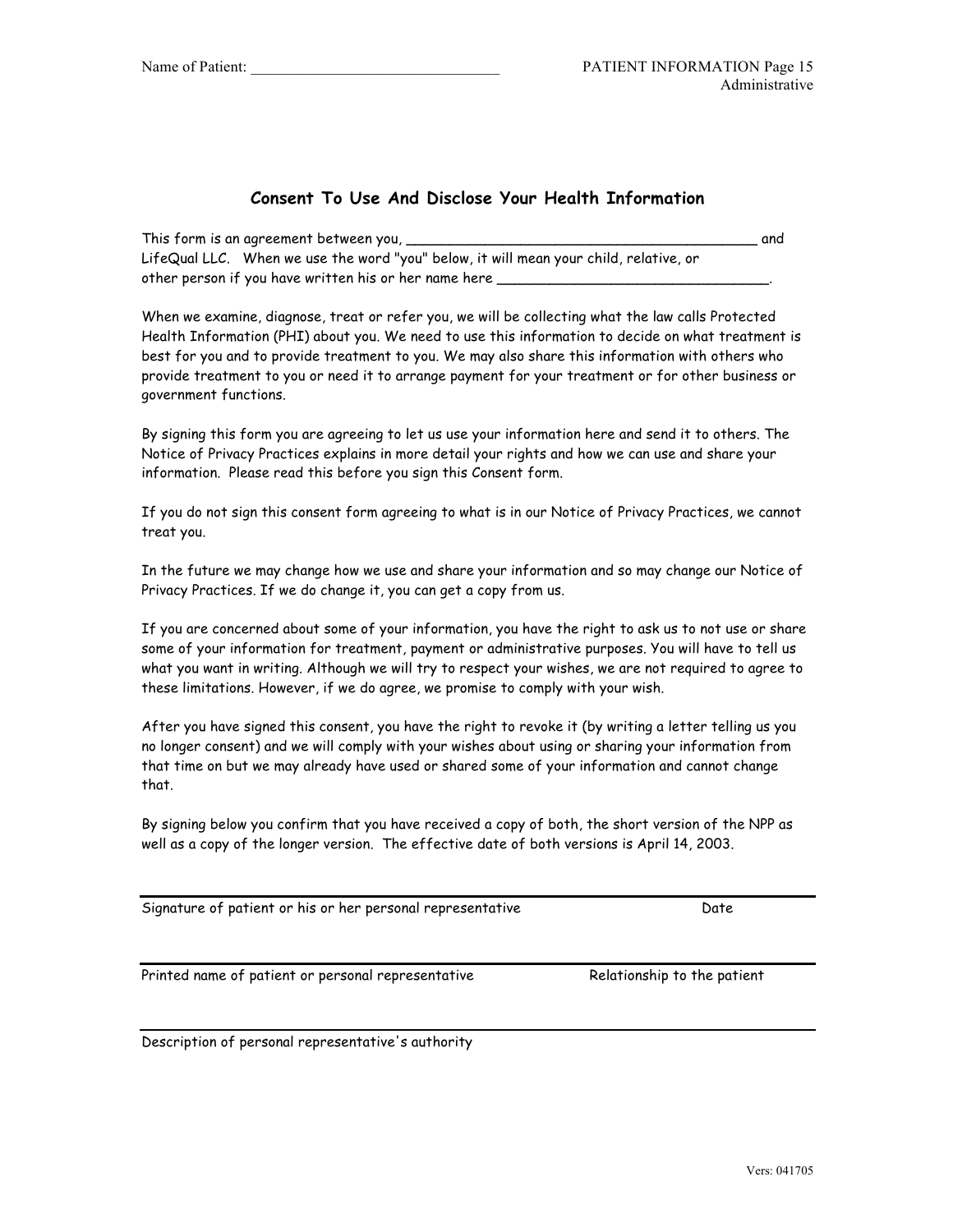## **CREDIT CARD AUTHORIZATION FORM**

In order to be able to charge your credit card for balances due (please refer to the form "CONSENT TO TREATMENT" section "Billing Statements"), please complete this form and return it to me. As with all of your information, this information will be kept secure and in compliance with Federal HIPAA standards.

\_\_\_\_\_\_\_\_\_\_\_\_\_\_\_\_\_\_\_\_\_\_\_\_\_\_\_\_\_\_\_\_\_\_\_\_\_\_\_\_\_\_\_\_\_\_\_\_\_\_\_\_\_\_\_\_\_

Name of client:

| Credit card (please circle one): Visa / Mastercard / Discover                                                                                                                                                            |  |  |  |
|--------------------------------------------------------------------------------------------------------------------------------------------------------------------------------------------------------------------------|--|--|--|
|                                                                                                                                                                                                                          |  |  |  |
|                                                                                                                                                                                                                          |  |  |  |
| Three digit security code on the back of the card ______________(Usually last three digits)                                                                                                                              |  |  |  |
| hereby authorize Vijay Shankar, Psy.D. to charge the above credit card for any outstanding<br>fees due for services incurred.                                                                                            |  |  |  |
| I understand that this authorization is also an acknowledgment that I have read and<br>understand the terms and conditions of this payment as per the CONSENT TO<br>TREATMENT form given to me at the outset of therapy. |  |  |  |

\_\_\_\_\_\_\_\_\_\_\_\_\_\_\_\_\_\_\_\_\_\_\_\_\_\_\_\_\_\_\_\_\_\_\_\_\_\_\_\_ \_\_\_\_\_\_\_\_\_\_\_\_\_\_

Authorized signature of card holder and the Date Date